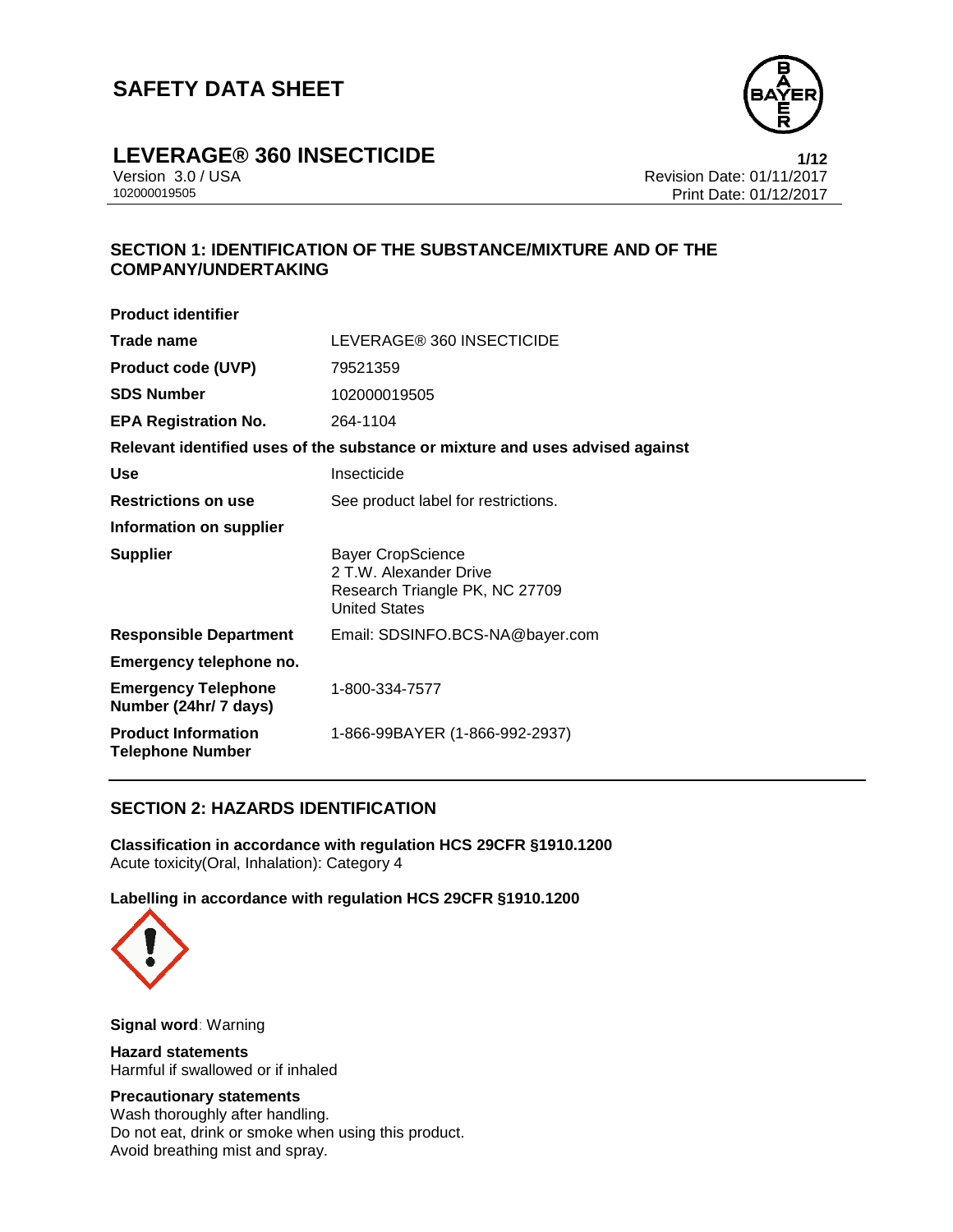

# **LEVERAGE® 360 INSECTICIDE**<br>Version 3.0 / USA **Propose 2/12**<br>Revision Date: 01/11/2017

Version 3.0 / USA Revision Date: 01/11/2017<br>102000019505<br>Print Date: 01/12/2017 Print Date: 01/12/2017

Use only outdoors or in a well-ventilated area. IF SWALLOWED: Call a POISON CENTER/doctor/physician if you feel unwell. Rinse mouth. IF INHALED: Remove person to fresh air and keep comfortable for breathing. Call a POISON CENTER/doctor/physician if you feel unwell. Dispose of contents/container in accordance with local regulation.

#### **Hazards Not Otherwise Classified (HNOC)**

No physical hazards not otherwise classified. No health hazards not otherwise classified.

#### **SECTION 3: COMPOSITION/INFORMATION ON INGREDIENTS**

| <b>Hazardous Component Name</b>                   | CAS-No.     | Concentration % by weight |
|---------------------------------------------------|-------------|---------------------------|
| Imidacloprid                                      | 138261-41-3 | 21.0                      |
| Beta-Cyfluthrin                                   | 68359-37-5  | 10.5                      |
| Naphthalene and alkyl naphthalene sulphonic acids | 68425-94-5  | 2.4                       |
| formaldehyde condensate, sodium salt              |             |                           |

#### **SECTION 4: FIRST AID MEASURES**

#### **Description of first aid measures**

| <b>General advice</b> | When possible, have the product container or label with you when<br>calling a poison control center or doctor or going for treatment.                                                                                                                                                                     |
|-----------------------|-----------------------------------------------------------------------------------------------------------------------------------------------------------------------------------------------------------------------------------------------------------------------------------------------------------|
| <b>Inhalation</b>     | Move to fresh air. If person is not breathing, call 911 or an ambulance,<br>then give artificial respiration, preferably mouth-to-mouth if possible.<br>Call a physician or poison control center immediately.                                                                                            |
| <b>Skin contact</b>   | Take off contaminated clothing and shoes immediately. Wash off<br>immediately with plenty of water for at least 15 minutes. Call a<br>physician or poison control center immediately.                                                                                                                     |
| Eye contact           | Hold eye open and rinse slowly and gently with water for 15-20<br>minutes. Remove contact lenses, if present, after the first 5 minutes,<br>then continue rinsing eye. Call a physician or poison control center<br>immediately.                                                                          |
| Ingestion             | Call a physician or poison control center immediately. Rinse out mouth<br>and give water in small sips to drink. DO NOT induce vomiting unless<br>directed to do so by a physician or poison control center. Never give<br>anything by mouth to an unconscious person. Do not leave victim<br>unattended. |
|                       | Most important symptoms and effects, both acute and delayed                                                                                                                                                                                                                                               |
| <b>Symptoms</b>       | To date no symptoms are known.                                                                                                                                                                                                                                                                            |
|                       | Indication of any immediate medical attention and special treatment needed                                                                                                                                                                                                                                |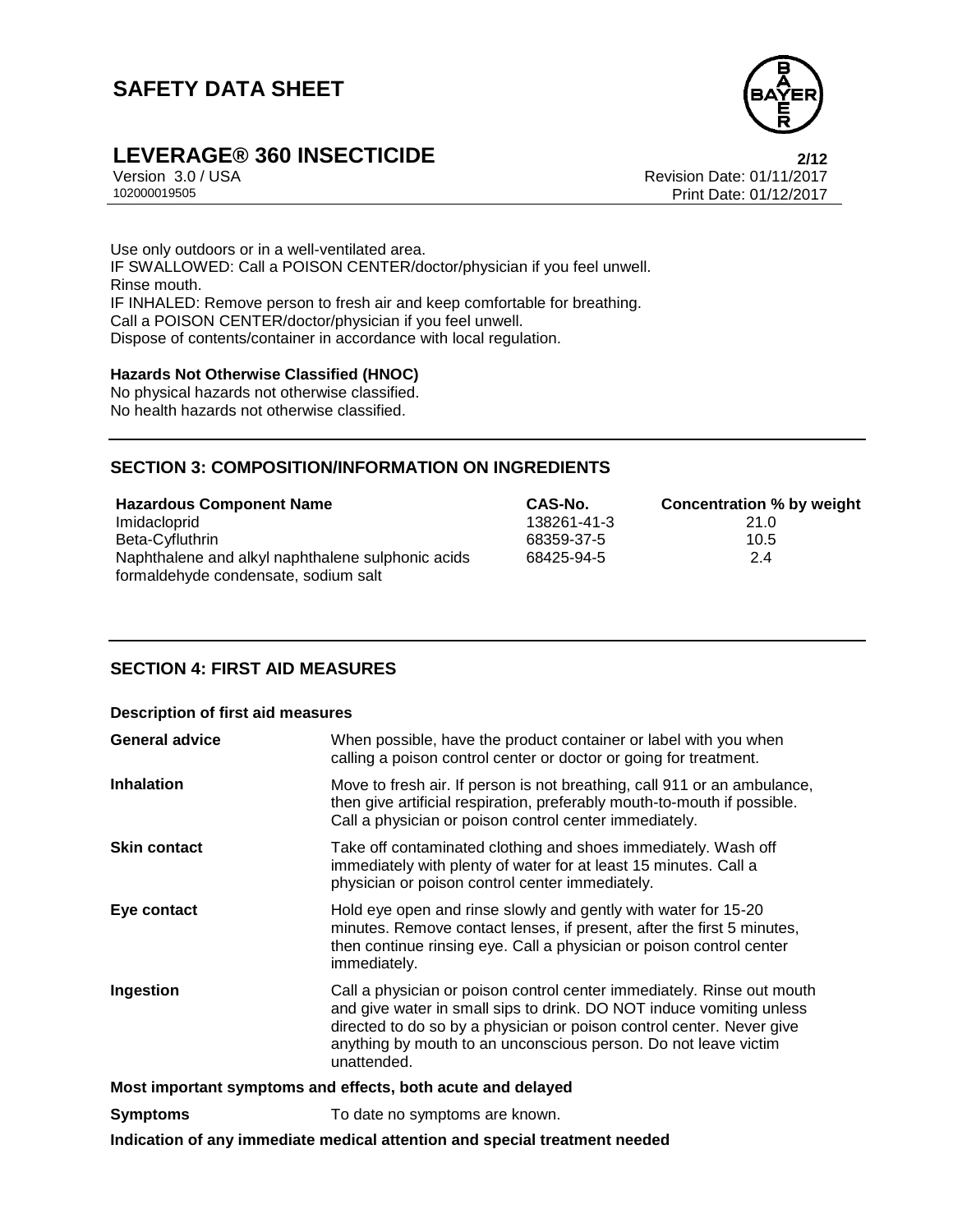# **LEVERAGE® 360 INSECTICIDE**<br>Version 3.0 / USA **3/12**<br>Revision Date: 01/11/2017

Version 3.0 / USA Revision Date: 01/11/2017<br>102000019505<br>Print Date: 01/12/2017 Print Date: 01/12/2017

**Treatment** Appropriate supportive and symptomatic treatment as indicated by the patient's condition is recommended. There is no specific antidote.

#### **SECTION 5: FIREFIGHTING MEASURES**

| <b>Extinguishing media</b>                                         |                                                                                                                                                                                              |
|--------------------------------------------------------------------|----------------------------------------------------------------------------------------------------------------------------------------------------------------------------------------------|
| <b>Suitable</b>                                                    | Water spray, Foam, Carbon dioxide (CO2), Dry chemical                                                                                                                                        |
| <b>Unsuitable</b>                                                  | None known.                                                                                                                                                                                  |
| <b>Special hazards arising</b><br>from the substance or<br>mixture | Dangerous gases are evolved in the event of a fire.                                                                                                                                          |
| <b>Advice for firefighters</b>                                     |                                                                                                                                                                                              |
| <b>Special protective</b><br>equipment for firefighters            | Firefighters should wear NIOSH approved self-contained breathing<br>apparatus and full protective clothing.                                                                                  |
| <b>Further information</b>                                         | Keep out of smoke. Fight fire from upwind position. Cool closed<br>containers exposed to fire with water spray. Do not allow run-off from<br>fire fighting to enter drains or water courses. |
| <b>Flash point</b>                                                 | $>93.3$ °C                                                                                                                                                                                   |
| <b>Auto-ignition temperature</b>                                   | 360 °C / 680 °F                                                                                                                                                                              |
| Lower explosion limit                                              | No data available                                                                                                                                                                            |
| <b>Upper explosion limit</b>                                       | No data available                                                                                                                                                                            |
| <b>Explosivity</b>                                                 | Not explosive<br>92/69/EEC, A.14 / OECD 113                                                                                                                                                  |

### **SECTION 6: ACCIDENTAL RELEASE MEASURES**

|                                                       | Personal precautions, protective equipment and emergency procedures                                                                                                                                                                                                                               |  |
|-------------------------------------------------------|---------------------------------------------------------------------------------------------------------------------------------------------------------------------------------------------------------------------------------------------------------------------------------------------------|--|
| <b>Precautions</b>                                    | Keep unauthorized people away. Isolate hazard area. Avoid contact<br>with spilled product or contaminated surfaces.                                                                                                                                                                               |  |
| Methods and materials for containment and cleaning up |                                                                                                                                                                                                                                                                                                   |  |
| Methods for cleaning up                               | Soak up with inert absorbent material (e.g. sand, silica gel, acid<br>binder, universal binder, sawdust). Collect and transfer the product<br>into a properly labelled and tightly closed container. Clean<br>contaminated floors and objects thoroughly, observing environmental<br>regulations. |  |
| <b>Additional advice</b>                              | Use personal protective equipment. If material is accidentally spilled,<br>do not allow to enter soil, waterways or waste water canal.                                                                                                                                                            |  |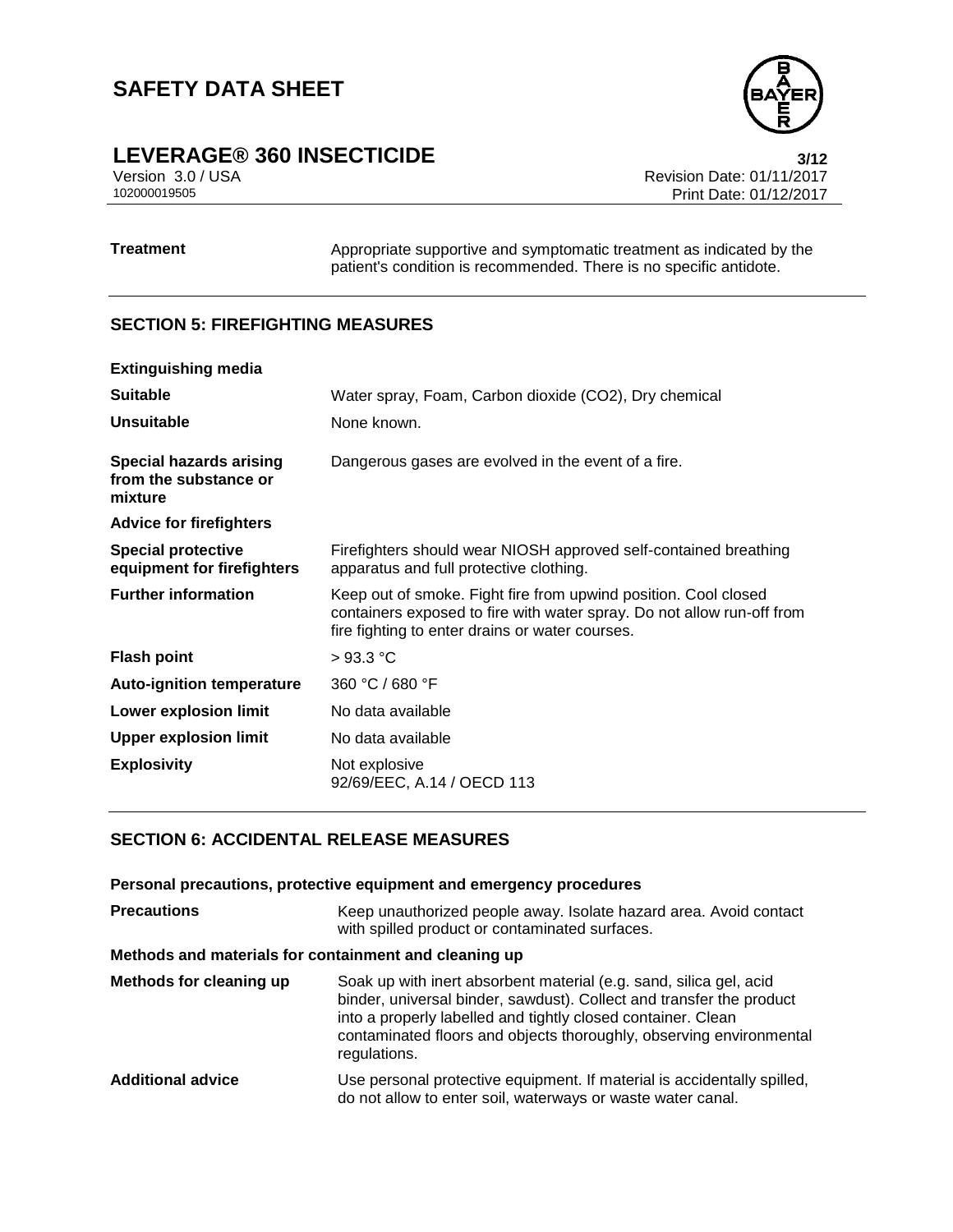

# **LEVERAGE® 360 INSECTICIDE**<br>Version 3.0 / USA **1/12**<br>Revision Date: 01/11/2017

Version 3.0 / USA Revision Date: 01/11/2017 Print Date: 01/12/2017

#### **Reference to other sections** Information regarding safe handling, see section 7. Information regarding personal protective equipment, see section 8. Information regarding waste disposal, see section 13.

#### **SECTION 7: HANDLING AND STORAGE**

#### **Precautions for safe handling**

| Advice on safe handling                                 | Use only in area provided with appropriate exhaust ventilation. Handle<br>and open container in a manner as to prevent spillage.                                                                                                                                                                                                                                                                                                              |
|---------------------------------------------------------|-----------------------------------------------------------------------------------------------------------------------------------------------------------------------------------------------------------------------------------------------------------------------------------------------------------------------------------------------------------------------------------------------------------------------------------------------|
| <b>Hygiene measures</b>                                 | Wash hands thoroughly with soap and water after handling and before<br>eating, drinking, chewing gum, using tobacco, using the toilet or<br>applying cosmetics.<br>Remove Personal Protective Equipment (PPE) immediately after<br>handling this product. Before removing gloves clean them with soap and<br>water. Remove soiled clothing immediately and clean thoroughly before<br>using again. Wash thoroughly and put on clean clothing. |
|                                                         | Conditions for safe storage, including any incompatibilities                                                                                                                                                                                                                                                                                                                                                                                  |
| <b>Requirements for storage</b><br>areas and containers | Store in a cool, dry place and in such a manner as to prevent cross<br>contamination with other crop protection products, fertilizers, food, and<br>feed. Store in original container and out of the reach of children,<br>preferably in a locked storage area.                                                                                                                                                                               |

#### **SECTION 8: EXPOSURE CONTROLS/PERSONAL PROTECTION**

#### **Control parameters**

| <b>Components</b>      | <b>CAS-No.</b> | <b>Control parameters</b>       | <b>Update</b> | <b>Basis</b>       |
|------------------------|----------------|---------------------------------|---------------|--------------------|
| Imidacloprid           | 138261-41-3    | $50$ ug/m $3$<br>(ST ESL)       | 07 2011       | TX ESL             |
| Imidacloprid           | 138261-41-3    | 5 <sub>ug</sub> /m3<br>(AN ESL) | 07 2011       | <b>TX ESL</b>      |
| Imidacloprid           | 138261-41-3    | $0.7$ mg/m $3$<br>(TWA)         |               | OES BCS*           |
| Beta-Cyfluthrin        | 68359-37-5     | 5 <sub>ug</sub> /m3<br>(AN ESL) | 03 2014       | <b>TX ESL</b>      |
| Beta-Cyfluthrin        | 68359-37-5     | $50$ ug/m $3$<br>(ST ESL)       | 03 2014       | <b>TX ESL</b>      |
| Beta-Cyfluthrin        | 68359-37-5     | $0.01$ mg/m3<br>(TWA)           |               | OES BCS*           |
| Glycerine              | $56 - 81 - 5$  | $5 \text{ mg/m}$ 3<br>(PEL)     | 02 2006       | OSHA <sub>Z1</sub> |
| (Respirable fraction.) |                |                                 |               |                    |
| Glycerine              | $56 - 81 - 5$  | $15 \text{ mg/m}$<br>(PEL)      | 02 2006       | OSHA Z1            |
| (Total dust.)          |                |                                 |               |                    |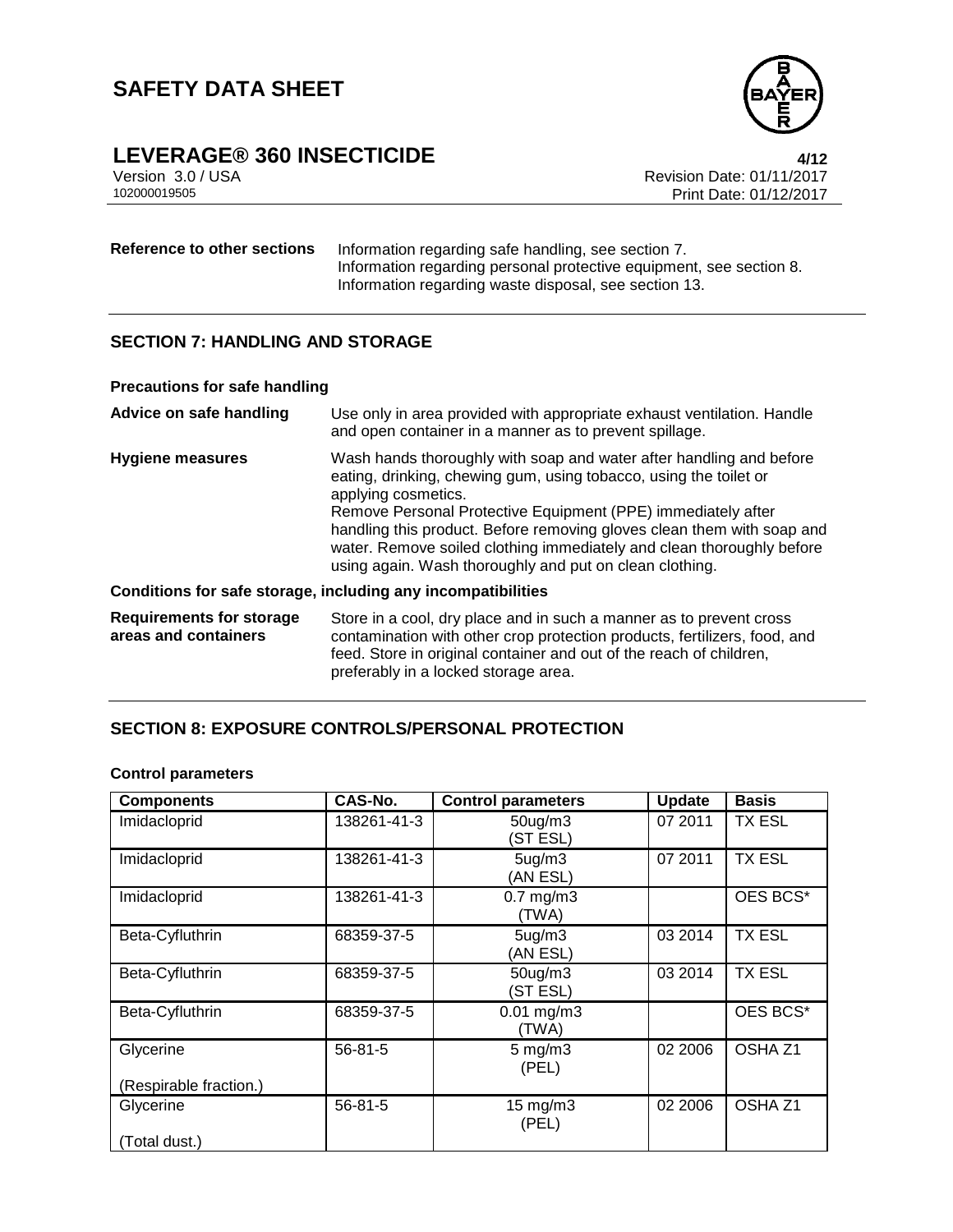

# **LEVERAGE® 360 INSECTICIDE**<br>Version 3.0 / USA **122017**<br>Revision Date: 01/11/2017

Version 3.0 / USA Revision Date: 01/11/2017<br>102000019505<br>Print Date: 01/12/2017 Print Date: 01/12/2017

| Glycerine<br>(Respirable fraction and<br>dust or fume.) | $56 - 81 - 5$ | $5 \text{ mg/m}$<br>(TWA)       | 06 2008 | TN OEL        |
|---------------------------------------------------------|---------------|---------------------------------|---------|---------------|
| Glycerine<br>(Total dust and mist.)                     | $56 - 81 - 5$ | $10$ mg/m $3$<br>(TWA)          | 06 2008 | TN OEL        |
| Glycerine                                               | $56 - 81 - 5$ | 5 <sub>ug</sub> /m3<br>(AN ESL) | 03 2014 | <b>TX ESL</b> |
| Glycerine                                               | $56 - 81 - 5$ | 1000ug/m3<br>(ST ESL)           | 03 2014 | <b>TX ESL</b> |
| Glycerine                                               | $56 - 81 - 5$ | $50$ ug/m $3$<br>(ST ESL)       | 03 2014 | <b>TX ESL</b> |
| Glycerine                                               | $56 - 81 - 5$ | 100ug/m3<br>(AN ESL)            | 03 2014 | <b>TX ESL</b> |

\*OES BCS: Internal Bayer AG, Crop Science Division "Occupational Exposure Standard"

#### **Exposure controls**

#### **Personal protective equipment**

In normal use and handling conditions please refer to the label and/or leaflet. In all other cases the following recommendations would apply.

| <b>Respiratory protection</b> | When respirators are required, select NIOSH approved equipment<br>based on actual or potential airborne concentrations and in<br>accordance with the appropriate regulatory standards and/or industry<br>recommendations. |  |
|-------------------------------|---------------------------------------------------------------------------------------------------------------------------------------------------------------------------------------------------------------------------|--|
| <b>Hand protection</b>        | Chemical resistant nitrile rubber gloves                                                                                                                                                                                  |  |
| Eye protection                | Safety glasses with side-shields                                                                                                                                                                                          |  |
| Skin and body protection      | Wear long-sleeved shirt and long pants and shoes plus socks.                                                                                                                                                              |  |

| General protective measures | Follow manufacturer's instructions for cleaning/maintaining PPE. If |
|-----------------------------|---------------------------------------------------------------------|
|                             | no such instructions for washables, use detergent and warm/tepid    |
|                             | water.                                                              |
|                             | Keep and wash PPE separately from other laundry.                    |

### **SECTION 9. PHYSICAL AND CHEMICAL PROPERTIES**

| Appearance              | white to beige                  |
|-------------------------|---------------------------------|
| <b>Physical State</b>   | suspension                      |
| Odor                    | characteristic                  |
| <b>Odour Threshold</b>  | No data available               |
| рH                      | ca. $6.9$ at 10 %               |
| <b>Vapor Pressure</b>   | No data available               |
| Vapor Density (Air = 1) | No data available               |
| <b>Density</b>          | 1.16 g/cm <sup>3</sup> at 20 °C |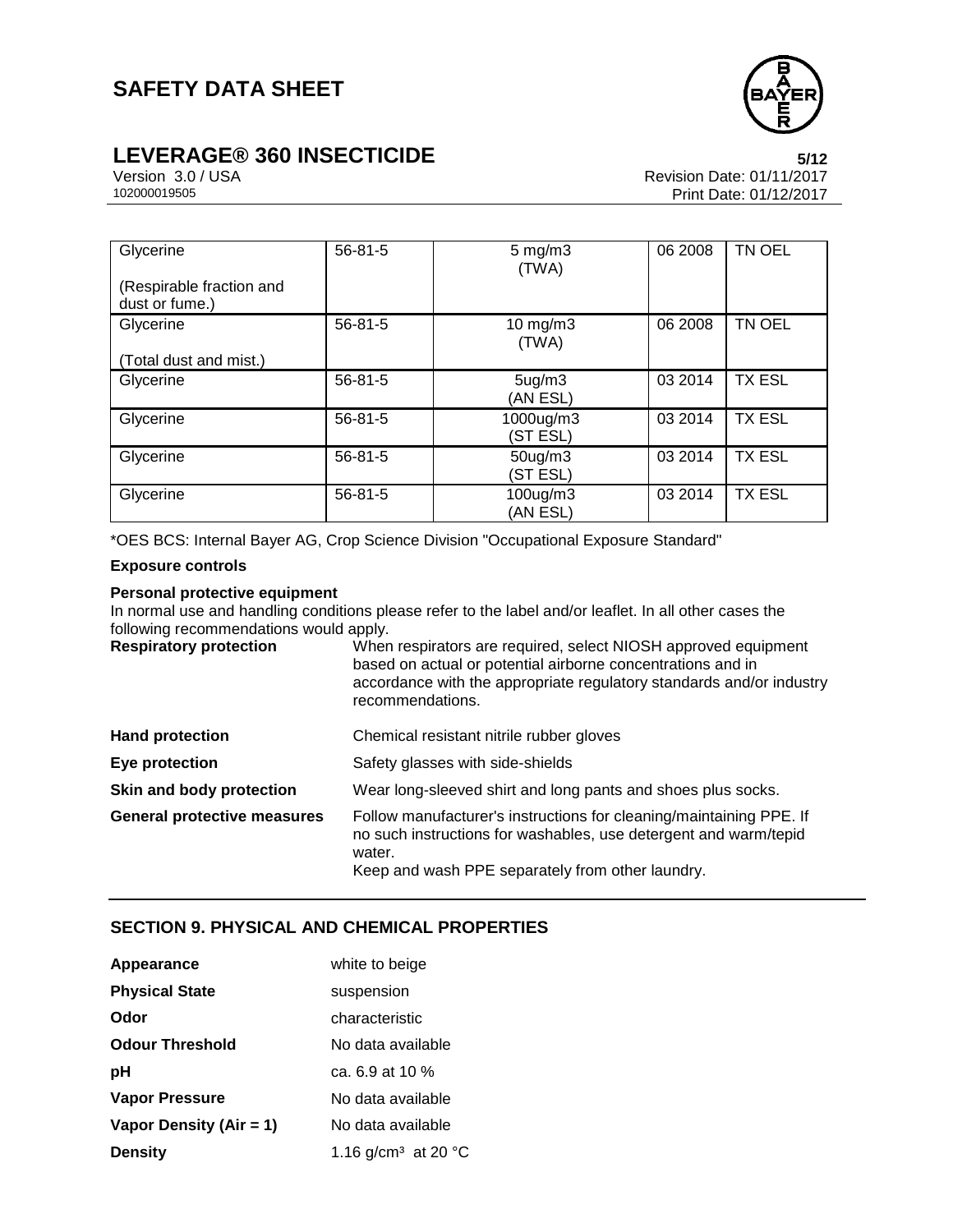# **LEVERAGE® 360 INSECTICIDE**<br>Version 3.0 / USA **6/12**<br>Revision Date: 01/11/2017



Version 3.0 / USA Revision Date: 01/11/2017<br>102000019505<br>Print Date: 01/12/2017 Print Date: 01/12/2017

| <b>Boiling Point</b><br>No data available<br><b>Melting / Freezing Point</b><br>No data available<br><b>Water solubility</b><br>dispersible<br><b>Minimum Ignition Energy</b><br>Not applicable |  |
|-------------------------------------------------------------------------------------------------------------------------------------------------------------------------------------------------|--|
|                                                                                                                                                                                                 |  |
|                                                                                                                                                                                                 |  |
|                                                                                                                                                                                                 |  |
| <b>Decomposition</b><br>Not applicable<br>temperature                                                                                                                                           |  |
| <b>Partition coefficient: n-</b><br>No data available<br>octanol/water                                                                                                                          |  |
| Viscosity<br>500 - 1,100 mPa.s                                                                                                                                                                  |  |
| >93.3 °C<br><b>Flash point</b>                                                                                                                                                                  |  |
| 360 °C / 680 °F<br><b>Auto-ignition temperature</b>                                                                                                                                             |  |
| No data available<br>Lower explosion limit                                                                                                                                                      |  |
| <b>Upper explosion limit</b><br>No data available                                                                                                                                               |  |
| <b>Explosivity</b><br>Not explosive                                                                                                                                                             |  |

#### **SECTION 10: STABILITY AND REACTIVITY**

| <b>Reactivity</b>                            |                                                                    |
|----------------------------------------------|--------------------------------------------------------------------|
| <b>Thermal decomposition</b>                 | Not applicable                                                     |
| <b>Chemical stability</b>                    | Stable under normal conditions.                                    |
| <b>Possibility of hazardous</b><br>reactions | No dangerous reaction known under conditions of normal use.        |
| <b>Conditions to avoid</b>                   | Extremes of temperature and direct sunlight.                       |
| Incompatible materials                       | No data available                                                  |
| <b>Hazardous decomposition</b><br>products   | No decomposition products expected under normal conditions of use. |

#### **SECTION 11: TOXICOLOGICAL INFORMATION**

| Skin Absorption, Eye contact, Ingestion                        |  |  |
|----------------------------------------------------------------|--|--|
|                                                                |  |  |
|                                                                |  |  |
| Harmful if absorbed through skin. May cause slight irritation. |  |  |
|                                                                |  |  |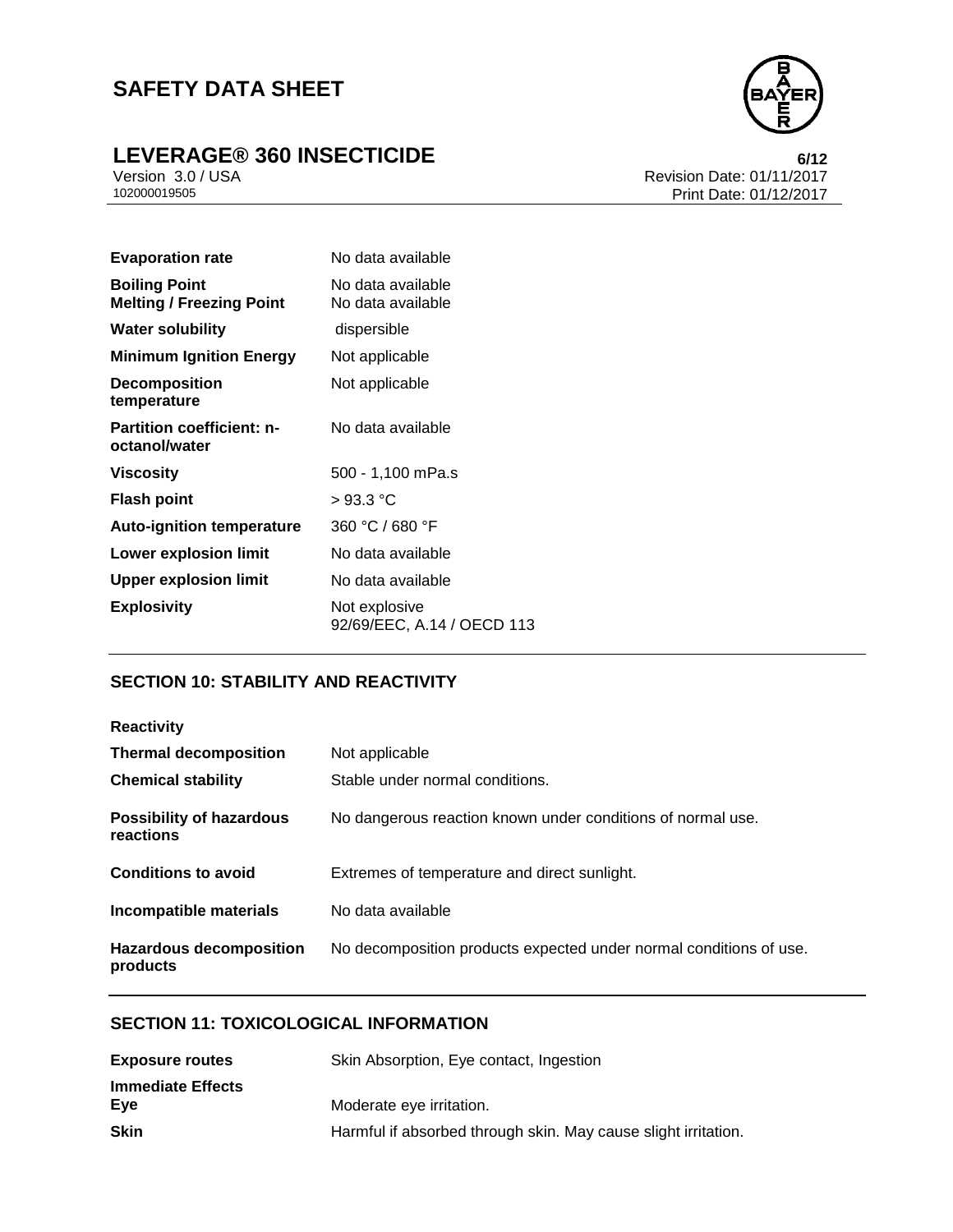### **LEVERAGE® 360 INSECTICIDE 7/12**



Version 3.0 / USA Revision Date: 01/11/2017<br>102000019505<br>Print Date: 01/12/2017 Print Date: 01/12/2017

| Ingestion                            | Harmful if swallowed.                                                                                                                    |  |
|--------------------------------------|------------------------------------------------------------------------------------------------------------------------------------------|--|
| Information on toxicological effects |                                                                                                                                          |  |
| <b>Acute oral toxicity</b>           | LD50 (female Rat) $> 1,044$ mg/kg                                                                                                        |  |
| <b>Acute inhalation toxicity</b>     | $LC50$ (Rat) > 2.03 mg/l<br>Exposure time: 4 h<br>Determined in the form of liquid aerosol.<br>highest concentration tested<br>No deaths |  |
| Acute dermal toxicity                | $LD50$ (Rat) > 2,000 mg/kg                                                                                                               |  |
| <b>Skin irritation</b>               | slight irritation (Rabbit)                                                                                                               |  |
| <b>Eye irritation</b>                | Mild eye irritation. (Rabbit)                                                                                                            |  |
| <b>Sensitisation</b>                 | Non-sensitizing. (Guinea pig)                                                                                                            |  |

#### **Assessment STOT Specific target organ toxicity – repeated exposure**

Imidacloprid did not cause specific target organ toxicity in experimental animal studies. The toxic effects of Beta-Cyfluthrin are related to transient hyperactivity typical for pyrethroid neurotoxicity.

#### **Assessment mutagenicity**

Imidacloprid was not mutagenic or genotoxic based on the overall weight of evidence in a battery of in vitro and in vivo tests.

Beta-Cyfluthrin was not mutagenic or genotoxic in a battery of in vitro and in vivo tests.

#### **Assessment carcinogenicity**

Imidacloprid was not carcinogenic in lifetime feeding studies in rats and mice. Beta-Cyfluthrin was not carcinogenic in lifetime feeding studies in rats and mice.

**ACGIH**

None.

**NTP**

None.

**IARC**

None.

**OSHA**

None.

#### **Assessment toxicity to reproduction**

Imidacloprid caused reproduction toxicity in a two-generation study in rats only at dose levels also toxic to the parent animals. The reproduction toxicity seen with Imidacloprid is related to parental toxicity. Beta-Cyfluthrin caused reproduction toxicity in a two-generation study in rats only at dose levels also toxic to the parent animals. The reproduction toxicity seen with Beta-Cyfluthrin is related to parental toxicity.

#### **Assessment developmental toxicity**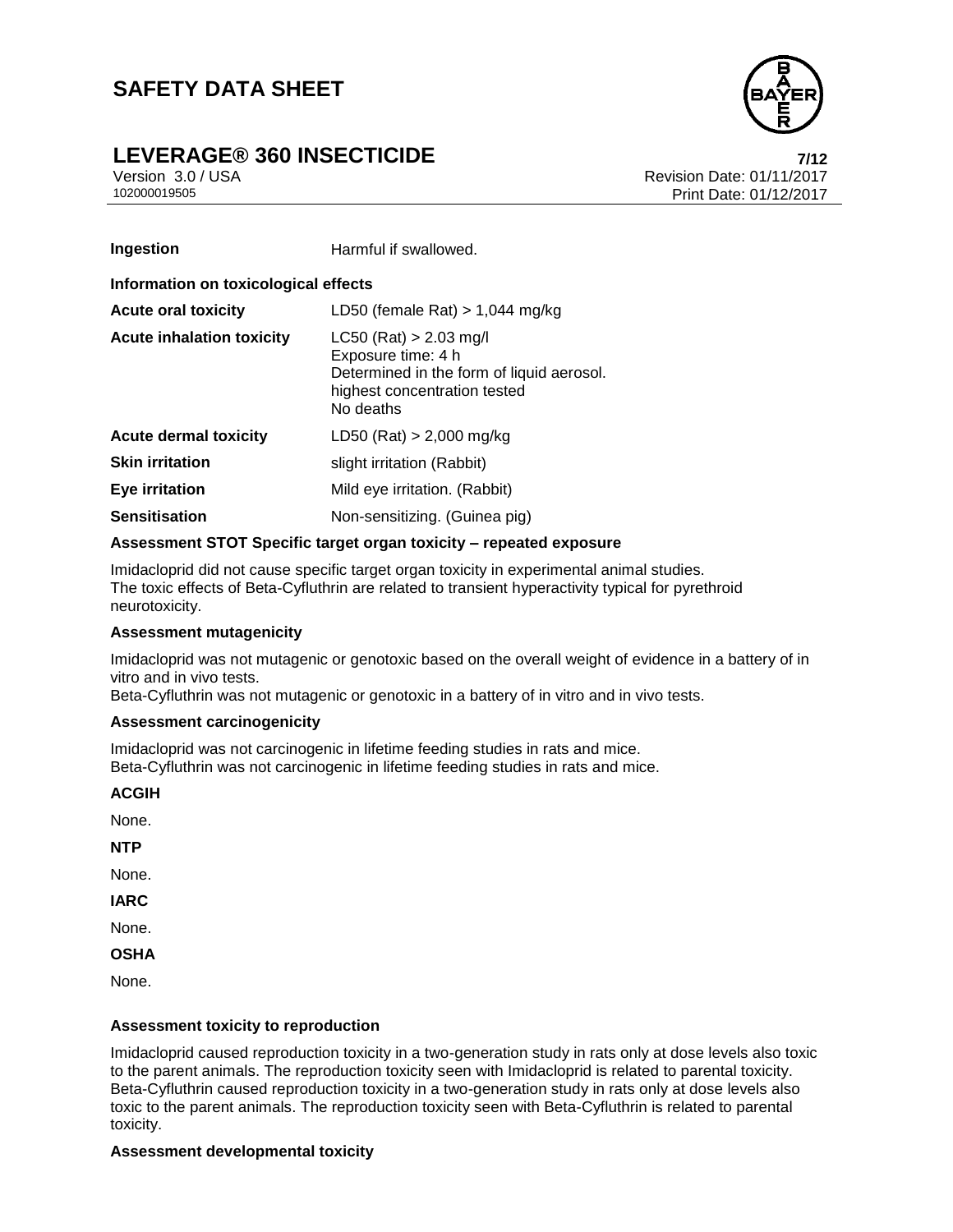

# **LEVERAGE® 360 INSECTICIDE**<br>Version 3.0 / USA **8/12**<br>Revision Date: 01/11/2017

Version 3.0 / USA Revision Date: 01/11/2017<br>102000019505<br>Print Date: 01/12/2017 Print Date: 01/12/2017

Imidacloprid caused developmental toxicity only at dose levels toxic to the dams. The developmental effects seen with Imidacloprid are related to maternal toxicity.

Beta-Cyfluthrin caused developmental toxicity only at dose levels toxic to the dams. The developmental effects seen with Beta-Cyfluthrin are related to maternal toxicity.

#### **Further information**

Only acute toxicity studies have been performed on the formulated product. The non-acute information pertains to the active ingredient(s).

#### **SECTION 12: ECOLOGICAL INFORMATION**

| <b>Toxicity to fish</b>                     | LC50 (Oncorhynchus mykiss (rainbow trout)) 211 mg/l<br>Exposure time: 96 h<br>The value mentioned relates to the active ingredient imidacloprid.                                                                                          |
|---------------------------------------------|-------------------------------------------------------------------------------------------------------------------------------------------------------------------------------------------------------------------------------------------|
|                                             | LC50 (Oncorhynchus mykiss (rainbow trout)) 0.000068 mg/l<br>Exposure time: 96 h<br>The value mentioned relates to the active ingredient beta-cyfluthrin.                                                                                  |
| <b>Toxicity to aquatic</b><br>invertebrates | EC50 (Daphnia magna (Water flea)) 85 mg/l<br>Exposure time: 48 h<br>The value mentioned relates to the active ingredient imidacloprid.                                                                                                    |
|                                             | LC50 (Chironomus riparius (non-biting midge)) 0.0552 mg/l<br>Exposure time: 24 h<br>The value mentioned relates to the active ingredient imidacloprid.                                                                                    |
|                                             | EC50 (Daphnia magna (Water flea)) 0.00029 mg/l<br>Exposure time: 48 h<br>The value mentioned relates to the active ingredient beta-cyfluthrin.                                                                                            |
| <b>Toxicity to aquatic plants</b>           | EC50 (Desmodesmus subspicatus (green algae)) > 10 mg/l<br>Growth rate; Exposure time: 72 h<br>The value mentioned relates to the active ingredient imidacloprid.                                                                          |
|                                             | IC50 (Desmodesmus subspicatus (green algae)) > 0.01 mg/l<br>Growth rate; Exposure time: 72 h<br>The value mentioned relates to the active ingredient beta-cyfluthrin.<br>No acute toxicity was observed at its limit of water solubility. |
| <b>Biodegradability</b>                     | Imidacloprid:<br>Not rapidly biodegradable<br>Beta-Cyfluthrin:<br>Not rapidly biodegradable                                                                                                                                               |
| Koc                                         | Imidacloprid: Koc: 225<br>Beta-Cyfluthrin: Koc: 508 - 3179                                                                                                                                                                                |
| <b>Bioaccumulation</b>                      | Imidacloprid:<br>Does not bioaccumulate.<br>Beta-Cyfluthrin: Bioconcentration factor (BCF) 506                                                                                                                                            |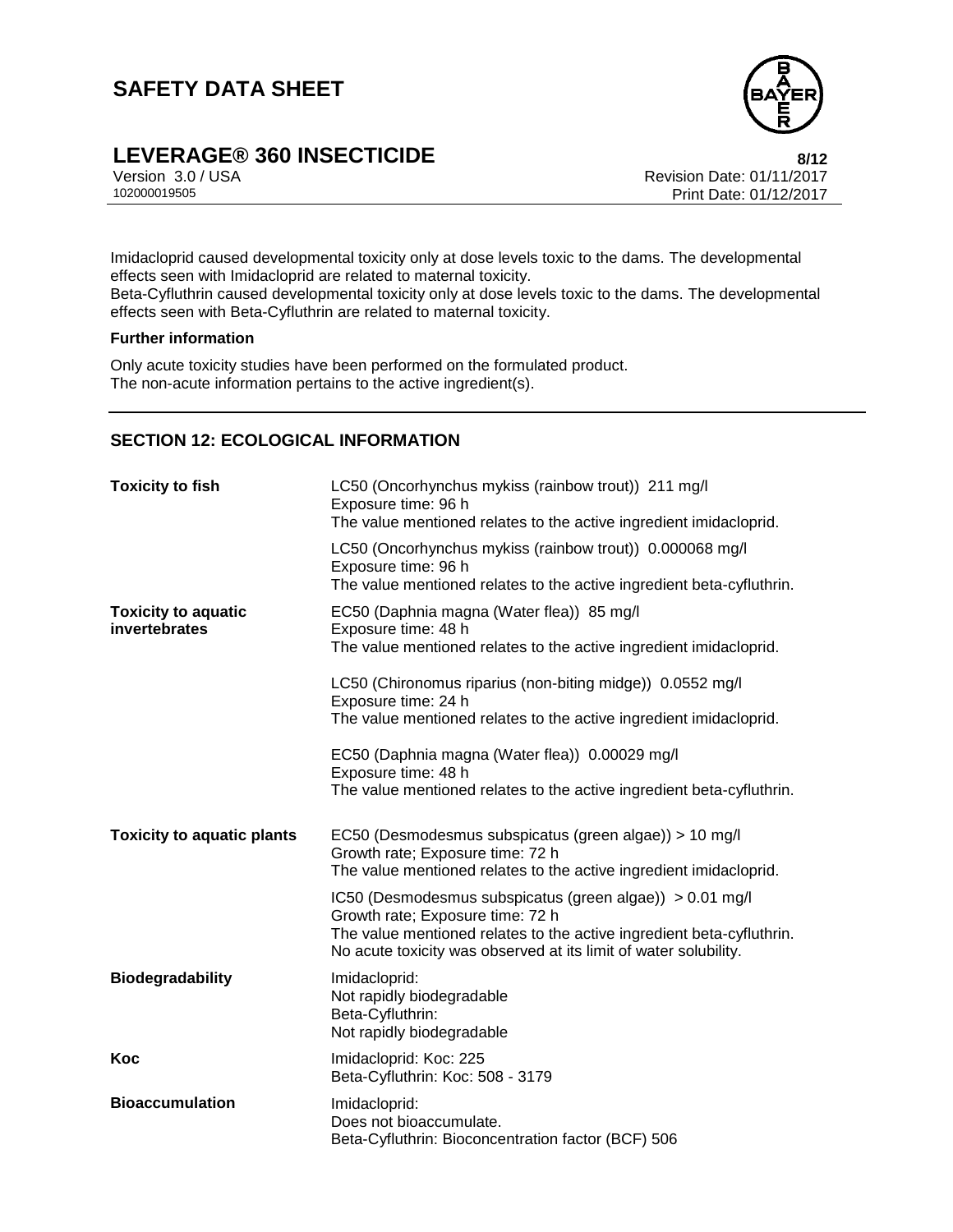

# **LEVERAGE® 360 INSECTICIDE**<br>
Version 3.0/USA<br>
Revision Date: 01/11/2017

Version 3.0 / USA Revision Date: 01/11/2017<br>102000019505<br>Print Date: 01/12/2017 Print Date: 01/12/2017

|                                  | Does not bioaccumulate.                                                                                                                                                                                                                                                                                                                                                                                                                                                                                                                      |
|----------------------------------|----------------------------------------------------------------------------------------------------------------------------------------------------------------------------------------------------------------------------------------------------------------------------------------------------------------------------------------------------------------------------------------------------------------------------------------------------------------------------------------------------------------------------------------------|
| <b>Mobility in soil</b>          | Imidacloprid: Moderately mobile in soils<br>Beta-Cyfluthrin: Immobile in soil                                                                                                                                                                                                                                                                                                                                                                                                                                                                |
| <b>Environmental precautions</b> | Do not apply directly to water, to areas where surface water is present<br>or to intertidal areas below the mean high water mark.<br>Do not contaminate surface or ground water by cleaning equipment or<br>disposal of wastes, including equipment wash water.<br>Drift and runoff from treated areas may be hazardous to aquatic<br>organisms in adjacent sites.<br>Do not apply this product or allow it to drift to blooming crops or weeds if<br>bees are visiting the treatment area.<br>Apply this product as specified on the label. |

#### **SECTION 13: DISPOSAL CONSIDERATIONS**

#### **Waste treatment methods**

| <b>Product</b>                | Pesticide, spray mixture or rinse water that cannot be used according to<br>label instructions may be disposed of on site or at an approved waste<br>disposal facility.<br>Never place unused product down any indoor or outdoor drain.<br>Follow advice on product label and/or leaflet.                                                                                              |
|-------------------------------|----------------------------------------------------------------------------------------------------------------------------------------------------------------------------------------------------------------------------------------------------------------------------------------------------------------------------------------------------------------------------------------|
| <b>Contaminated packaging</b> | Do not re-use empty containers.<br>Triple rinse containers.<br>Add washings to sprayer at time of filling.<br>Puncture container to avoid re-use.<br>Dispose of empty container in a sanitary landfill or by incineration, or, if<br>allowed by State/Provincial and local authorities, by burning.<br>If burned, stay out of smoke.<br>Follow advice on product label and/or leaflet. |
| <b>RCRA</b> Information       | Characterization and proper disposal of this material as a special or<br>hazardous waste is dependent upon Federal, State and local laws and<br>are the user's responsibility. RCRA classification may apply.                                                                                                                                                                          |

#### **SECTION 14: TRANSPORT INFORMATION**

| 49CFR                | Not dangerous goods / not hazardous material |  |
|----------------------|----------------------------------------------|--|
| <b>IMDG</b>          |                                              |  |
| UN number            | 3082                                         |  |
| Class                | 9                                            |  |
| Packaging group      | Ш                                            |  |
| Marine pollutant     | YES.                                         |  |
| Proper shipping name | ENVIRONMENTALLY HAZARDOUS SUBSTANCE, LIQUID, |  |
|                      | N.O.S.                                       |  |
|                      | (BETA-CYFLUTHRIN, IMIDACLOPRID SOLUTION)     |  |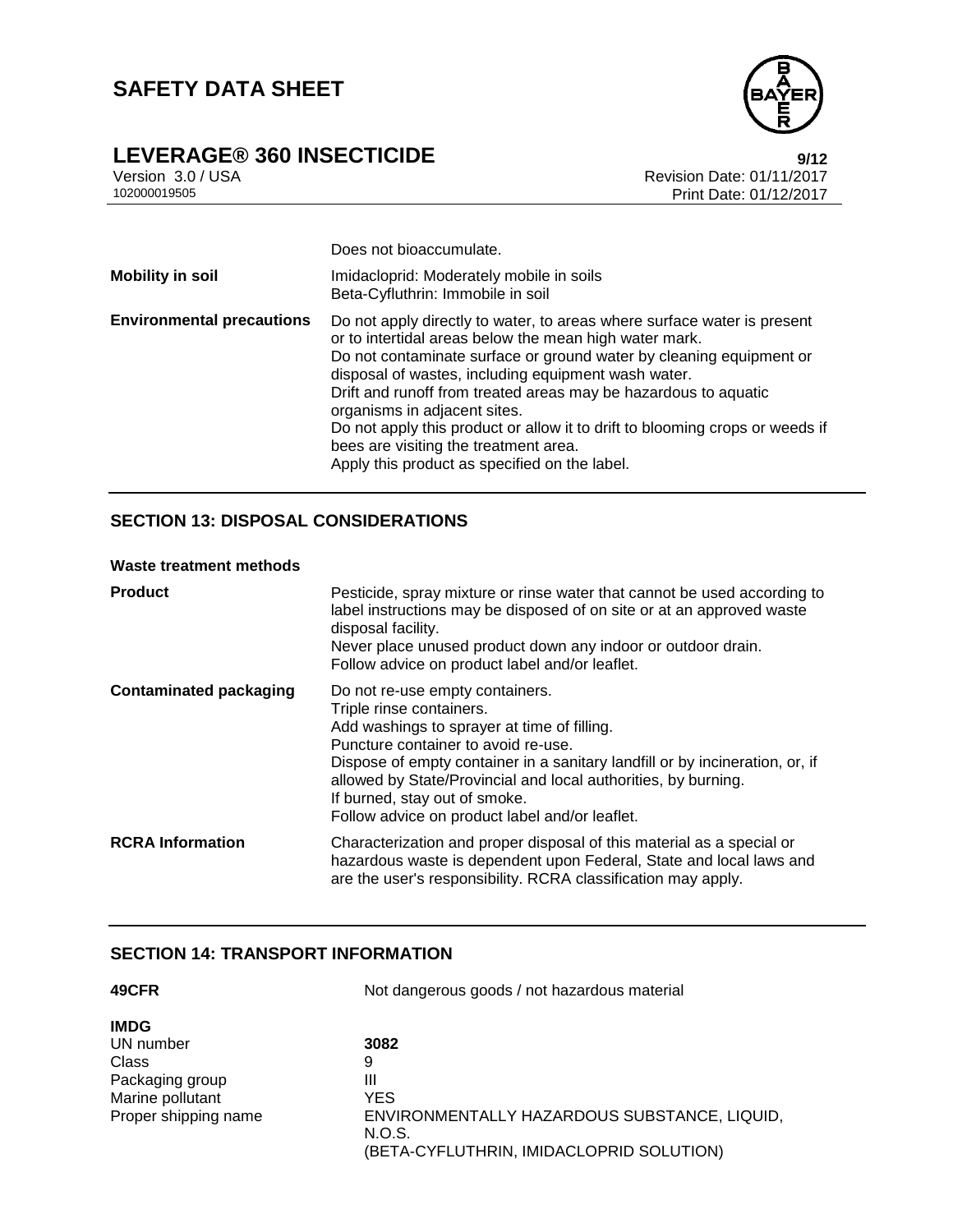

# **LEVERAGE® 360 INSECTICIDE**<br>Version 3.0 / USA **10/12**<br>Revision Date: 01/11/2017

Version 3.0 / USA Revision Date: 01/11/2017<br>102000019505<br>Print Date: 01/12/2017 Print Date: 01/12/2017

| <b>IATA</b>              |                                              |
|--------------------------|----------------------------------------------|
| UN number                | 3082                                         |
| Class                    | 9                                            |
| Packaging group          | Ш                                            |
| Environm. Hazardous Mark | YES                                          |
| Proper shipping name     | ENVIRONMENTALLY HAZARDOUS SUBSTANCE, LIQUID, |
|                          | N.O.S.                                       |
|                          | (BETA-CYFLUTHRIN, IMIDACLOPRID SOLUTION)     |

This transportation information is not intended to convey all specific regulatory information relating to this product. It does not address regulatory variations due to package size or special transportation requirements.

#### **SECTION 15: REGULATORY INFORMATION**

| <b>EPA Registration No.</b><br><b>US Federal Regulations</b><br><b>TSCA list</b>                                                                                    | 264-1104 |            |                                                                                                 |
|---------------------------------------------------------------------------------------------------------------------------------------------------------------------|----------|------------|-------------------------------------------------------------------------------------------------|
| Naphthalene and alkyl naphthalene<br>sulphonic acids formaldehyde<br>condensate, sodium salt                                                                        |          | 68425-94-5 |                                                                                                 |
| None.                                                                                                                                                               |          |            | US. Toxic Substances Control Act (TSCA) Section 12(b) Export Notification (40 CFR 707, Subpt D) |
| <b>SARA Title III - Section 302 - Notification and Information</b><br>None.                                                                                         |          |            |                                                                                                 |
| <b>SARA Title III - Section 313 - Toxic Chemical Release Reporting</b><br>Beta-Cyfluthrin<br><b>US States Regulatory Reporting</b>                                  |          | 68359-37-5 |                                                                                                 |
| <b>CA Prop65</b>                                                                                                                                                    |          |            | This product does not contain any substances known to the State of California to cause cancer.  |
| This product does not contain any substances known to the State of California to cause<br>reproductive harm.                                                        |          |            |                                                                                                 |
| <b>US State Right-To-Know Ingredients</b><br>Beta-Cyfluthrin<br>None.                                                                                               |          | 68359-37-5 | NJ, RI                                                                                          |
| <b>Canadian Regulations</b><br><b>Canadian Domestic Substance List</b><br>None.                                                                                     |          |            |                                                                                                 |
| <b>Environmental</b><br><b>CERCLA</b><br>None.<br><b>Clean Water Section 307 Priority Pollutants</b><br>None.<br>Safe Drinking Water Act Maximum Contaminant Levels |          |            |                                                                                                 |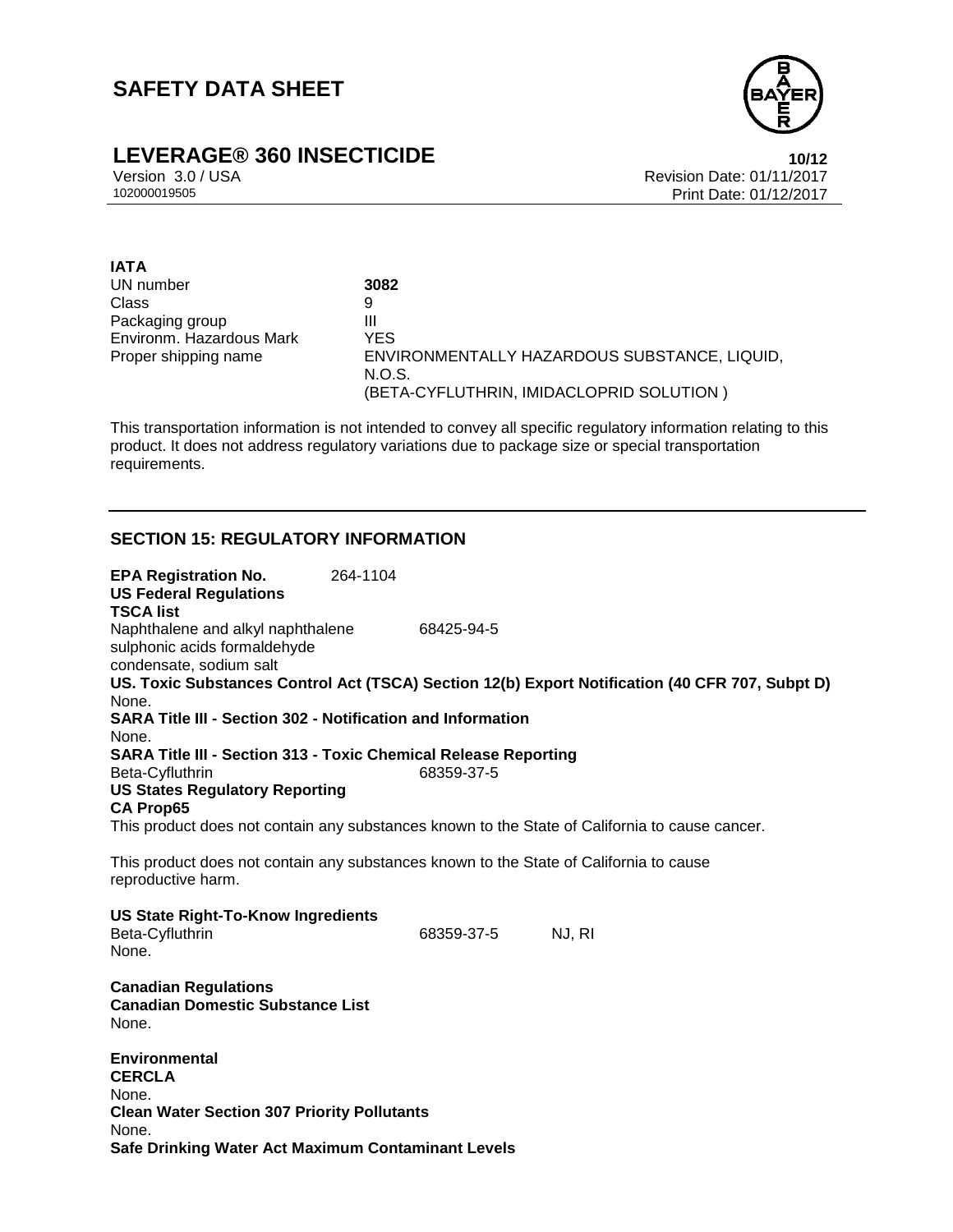

### **LEVERAGE® 360 INSECTICIDE 11/12**

Version 3.0 / USA Revision Date: 01/11/2017<br>102000019505<br>Print Date: 01/12/2017 Print Date: 01/12/2017

None.

#### **EPA/FIFRA Information:**

This chemical is a pesticide product registered by the Environmental Protection Agency and is subject to certain labeling requirements under federal pesticide law. These requirements differ from the classification criteria and hazard information required for safety data sheets, and for workplace labels of non-pesticide chemicals. Following is the hazard information required on the pesticide label: **Signal word:** Caution!

Hazard statements: Harmful if absorbed through skin. Harmful if swallowed. Moderate eye irritation. Avoid contact with skin, eyes and clothing. Wash thoroughly with soap and water after handling.

#### **SECTION 16: OTHER INFORMATION**

#### **Abbreviations and acronyms**

| 49CFR         | Code of Federal Regulations, Title 49                                 |
|---------------|-----------------------------------------------------------------------|
| <b>ACGIH</b>  | US. ACGIH Threshold Limit Values                                      |
| ATE           | Acute toxicity estimate                                               |
| CAS-Nr.       | Chemical Abstracts Service number                                     |
| <b>CERCLA</b> | Comprehensive Environmental Response, Compensation, and Liability Act |
| <b>EINECS</b> | European inventory of existing commercial substances                  |
| <b>ELINCS</b> | European list of notified chemical substances                         |
| <b>IARC</b>   | International Agency for Research on Cancer                           |
| <b>IATA</b>   | International Air Transport Association                               |
| <b>IMDG</b>   | <b>International Maritime Dangerous Goods</b>                         |
| N.O.S.        | Not otherwise specified                                               |
| NTP           | US. National Toxicology Program (NTP) Report on Carcinogens           |
| OECD          | Organization for Economic Co-operation and Development                |
| <b>TDG</b>    | <b>Transportation of Dangerous Goods</b>                              |
| <b>TWA</b>    | Time weighted average                                                 |
| UN.           | <b>United Nations</b>                                                 |
| WHO           | World health organisation                                             |
|               | <b>NFPA 704 (National Fire Protection Association):</b>               |
| Health - 1    | Flammability - 1<br>Others - none<br>Instability - 0                  |

**HMIS (Hazardous Materials Identification System, based on the Third Edition Ratings Guide)** Flammability - 1 Physical Hazard - 0 PPE -

 $0 =$  minimal hazard,  $1 =$  slight hazard,  $2 =$  moderate hazard,  $3 =$  severe hazard,  $4 =$  extreme hazard

**Reason for Revision:** Reviewed and updated for general editorial purposes. The following sections have been revised: Section 2: Hazards Identification.